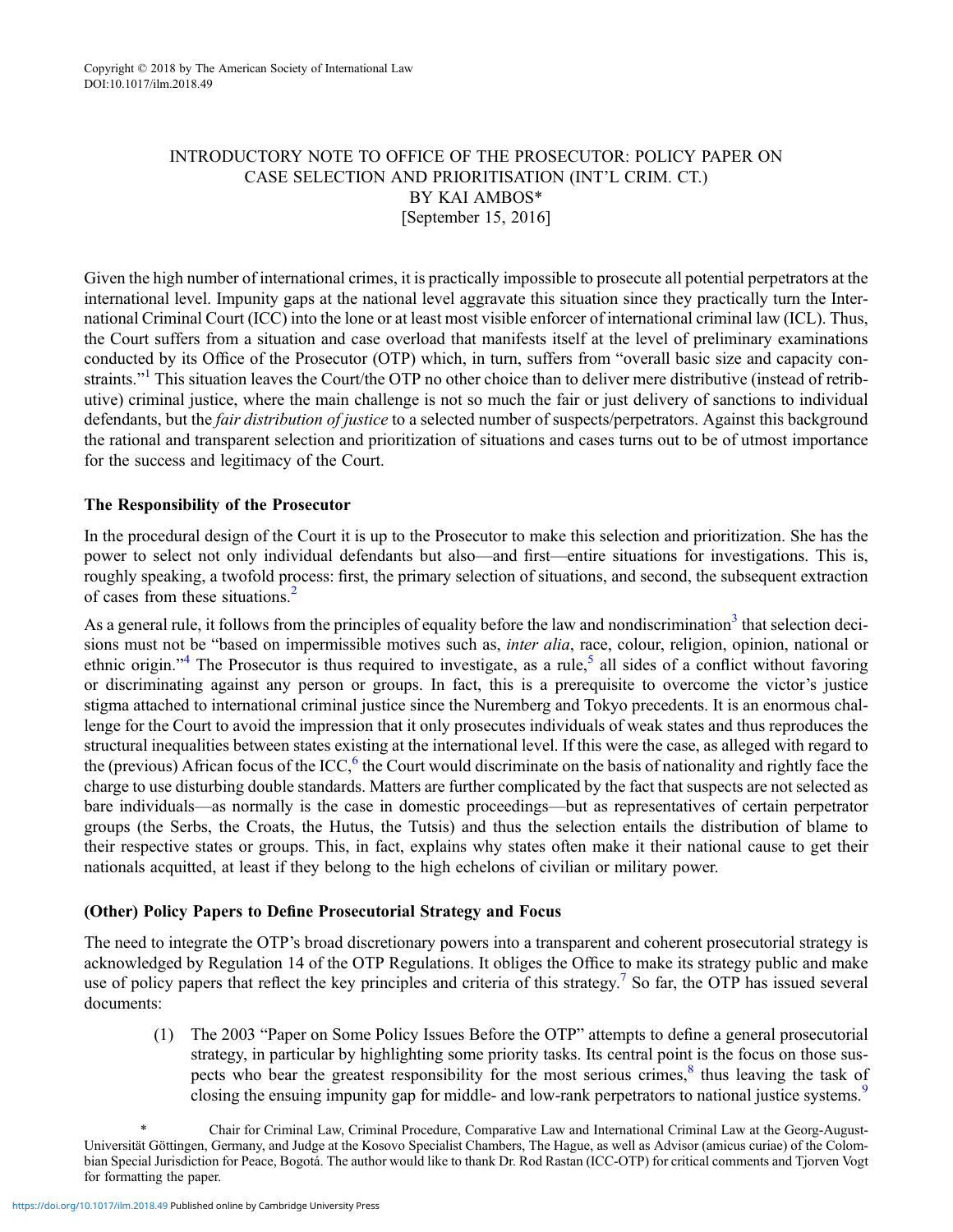- (2) The general guiding principle of "focused investigations and prosecutions" is concretized, modified, and further developed by four strategy papers laying down some key strategic issues: (i) the Strategy 2006-2009 (September 14, 2006), (ii) the Strategy 2009-2012 (February 1, 2010), (iii) the Strategy 2012-2015 (October 24, 2013), and (iv) the Strategy 2016-2018 (November 16, 2015). According to the latter, building on the plan 2012-2015, the OTP currently faces six external challenges and pursues nine strategic goals organized around three major themes.<sup>10</sup> The strategy also refers to case identification and prioritization within a formal investigation.<sup>11</sup>
- (3) Several policy papers of the OTP clarify other key issues, such as the "interests of justice," victims' participation, preliminary examinations, the prosecution of sexual and gender-based crimes, and crimes against children.

Thus, the here-reproduced Policy Paper on Case Selection and Prioritization draws, on the one hand, on strategy papers, which clarify the Office's strategic objectives for a time period of three to four years, and, on the other, policy papers addressing particular fundamental issues on which the Office wants to provide more clarity and transparency, not least for itself. At the same time the need for selection and prioritization follows from the capacity restraints imposed on the OTP by the state parties by way of the already-mentioned "Basic Size" document, which itself calls for "prioritisation of activities."<sup>12</sup>

The strategy papers are valid working agendas that—due to their temporal limitation—also give the OTP the opportunity to critically evaluate and, if necessary, adjust its strategy on a regular basis. A good example is the Office's decision to complement its sequential approach with a simultaneous approach. Originally, in line with its focus on persons most responsible, the OTP adopted a sequential approach, investigating cases within a situation one after another and selecting them according to their gravity.<sup>13</sup> Later, the Office became more flexible and, for example in the Kenya proceedings, moved to simultaneous investigations, bringing two cases for prosecution at the same time.<sup>14</sup> Accordingly, the Strategy 2009-2012—albeit adhering to the policy of focused investigations no longer explicitly contained the sequential approach.

Another shift in strategy was introduced by the Strategic Plan 2012-2015 and confirmed by the 2016-2018 one. As the evidentiary standards adopted by the (Pre-Trial) Chambers were higher than expected by the OTP, the Office decided to replace the policy of focused investigations with "the principle of in-depth, open-ended investigations while maintaining focus."<sup>15</sup> In particular, in situations where the OTP has limited investigative possibilities, this approach is meant to allow for "a strategy of gradually building upwards," which means that the OTP will "first investigate and prosecute a limited number of mid- and high-level perpetrators in order to ultimately have a reasonable chance to convict the most responsible."<sup>16</sup> Depending on the evidence available, the OTP even considers limiting itself to the prosecution of low-level perpetrators who committed particular grave and notorious crimes, instead of initiating proceedings against persons most responsible without a reasonable prospect of conviction.<sup>17</sup> The aim was to be "trial-ready" as early as possible, in any case not later than at the stage of the confirmation proceedings.<sup>18</sup>

While these examples show that a certain flexibility is useful and even necessary, in order to be able to react to legal or jurisprudential changes, the current OTP approach, while approved by the most recent strategy paper<sup>19</sup> and indeed also by the here-documented Policy Paper on Selection and Prioritisation, $20$  still suffers from the lack of a comprehensive, overall strategy. The Strategic Plan 2012-2015, for example, emphasizes the prioritization ("pay particular attention") of sexual and gender-based crimes and crimes against children<sup>21</sup> but neither the Strategic Plan nor the respective Policy Paper give reasons why these crimes should be prioritized instead of others. Even if one understands the "pay particular attention" language in a more flexible way—not calling for prioritization but only aiming at making sure that certain phenomena, such as sexual crimes, are not overlooked and are properly addressed<sup>22</sup>—the question remains whether there is any underlying rationale of the OTP's prioritization policy at all. Against the background of the Basic Size document—which itself, as we have seen, calls for prioritization it appears most plausible that prioritization is simply the consequence of the mentioned capacity constraints. In other words, to keep the workload manageable and the OTP/Court going, one needs prioritization (and, a fortiori, the preceding case selection). $^{23}$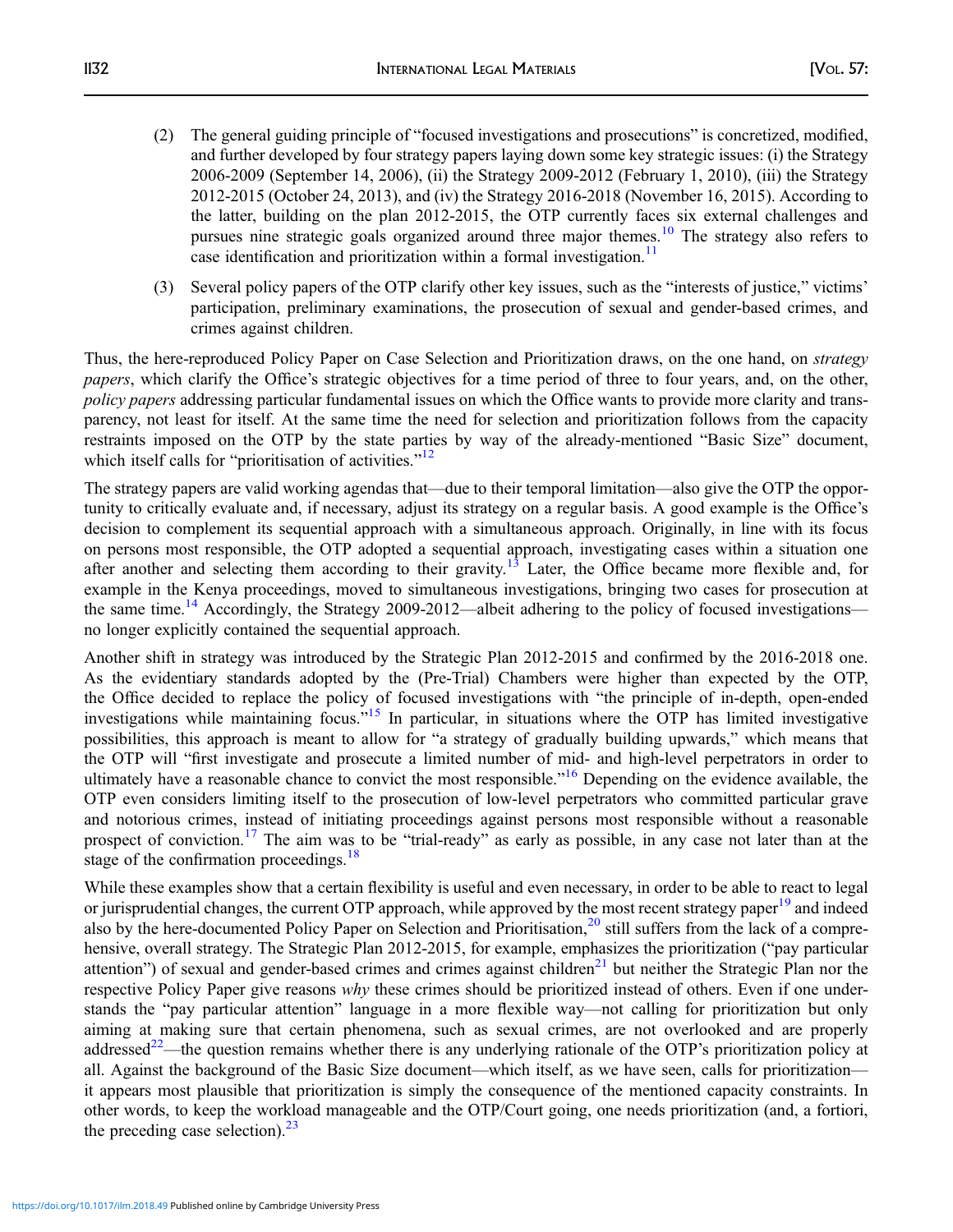#### The Policy Paper on Selection and Prioritization—Critical Remarks

The Policy Paper on Selection is an important step forward. It introduces the novel concept of a case selection docu $ment^{24}$  that seeks to map out all the different cases across all situations the OTP intends to focus on and thus not only helps with prioritization, but also with completion strategies.<sup>25</sup> It provides for general *principles*<sup>26</sup> and legal *crite* $ria^{27}$  with regard to situation and case selection that, albeit in abstracto easily agreeable, entail a series of contentious and tricky issues of interpretation. Last but not least, it suggests "case prioritisation criteria"<sup>28</sup> that apply to the actually (normatively) selected cases by which it becomes clear that prioritization comes after selection. But is it realistic, as suggested in the Paper, to aim to investigate and prosecute "all" selected cases (para. 47), and does nonprioritization really have no impact on selection (para. 48)? In fact, the realistic scenario is most probably—given the already mentioned limited OTP resources—that nonprioritization effectively entails deselection, i.e., prioritization amounts, de facto, to a second selection filter. This shows that selection and prioritization are not separate but interrelated concepts.

While there is no hierarchy between the "strategic" and the "operational case prioritization criteria," (paras. 50–51), the overall impression is that the prioritization exercise is basically guided by practical considerations (quantity and quality of evidence, nature of cooperation to support OTP, etc.)<sup>29</sup> with more normative considerations (comparative assessment across selected cases, impact)<sup>30</sup> playing a secondary role.<sup>31</sup> It likely cannot be otherwise. For the concrete application of any (selection or prioritization) criterion is always situation- and case-specific, i.e., the ultimate selection or prioritization decision cannot be precisely determined by abstract criteria; it remains in the hands of the Prosecutor who enjoys discretion subject to only a limited judicial review.<sup>32</sup> In particular it has been acknowledged that the OTP enjoys quite a broad degree of flexibility with regard to the selection of cases (acts, incidents, persons) within an authorized investigation of a certain situation.<sup>33</sup> In any event, the development of abstract criteria and the broadest possible transparency in the selection process will not make this process immune against criticism in fact, it is easy to criticize any prosecutorial choice as political or biased for other reasons—but only help to better explain the respective decisions.

Notwithstanding these critical remarks, the Policy Paper on Selection is a necessary tool to make the OTP's approach to selection/prioritization more transparent and also to serve as general guidance for OTP management (Executive Committee) and teams. It is for this reason that its documentation in this issue of the International Legal Materials is to be welcomed.

#### ENDNOTES

- 1 Office of the Prosecutor, *Policy Paper on Case Selection*, ¶ 11 (2016) (referring to Assembly of State Parties, The Report of the Court on the Basic Size of the Office of the Prosecutor, ICC-ASP/14/21 (Sept. 17, 2015)) [hereinafter Policy Paper on Case Selection].
- 2 Regulations of the Office of the Prosecutor, ICC-BD/05-01- 09, Regs. 34–35 (Apr. 23, 2009).
- 3 Rome Statute of the International Criminal Court arts. 21(3), 67(1), July 17, 1998, 2187 UNTS 3 [hereinafter Rome Statute].
- 4 Cf. Prosecutor v. Delalić et al., Case No. IT-96-21-A, Judgement, ¶ 605 (Feb. 20, 2001); Margaret deGuzman & William Schabas, Initiation of Investigations, in INTERNA-TIONAL CRIMINAL PROCEDURE 146, 167 (Goran Sluiter et al. eds., 2013).
- 5 Exceptionally though the investigation is limited to the alleged perpetrators if jurisdiction is based on active personality pursuant to Article 12(2)(b) of the Rome Statute; thereto Rod Rastan, Jurisdiction, in LAW AND PRACTICE OF THE INTERNA-TIONAL CRIMINAL COURT 152 (Carsten Stahn ed., 2015).
- 6 See Birju Kotecha, The Art of Rhetoric: Perceptions of the International Criminal Court and Legalism, 31 LEIDEN J. INT'L L. 929 (2018) ("[M]ost trenchant criticism of bias."). While this African focus can be explained with legal and factual reasons (cf. Kai Ambos, Expanding the Focus of the "African Criminal Court", in THE ASHGATE RESEARCH COMPANION TO INTERNATIONAL CRIMINAL LAW: CRITICAL PERSPECTIVES 499–529 (William Schabas et al. eds., 2016)), legal arguments never fully account for legitimacy arguments (Kotecha, supra (referring to "legalism" as "a weak tactic of legitimation") and, in any case, the appearance of any African bias alone does harm to the reputation of the Court. It is therefore to be welcomed that the OTP shifted its attention to other regions of the world (see the opening of a formal investigation regarding Georgia and the several preliminary examinations in non-African states, e.g., Colombia, Palestine, and Iraq/U.K.).
- 7 This corresponds to No. 17 of the UN Guidelines on the Role of Prosecutors ("In countries where prosecutors are vested with discretionary functions, the law or published rules or regulations shall provide guidelines to enhance fairness and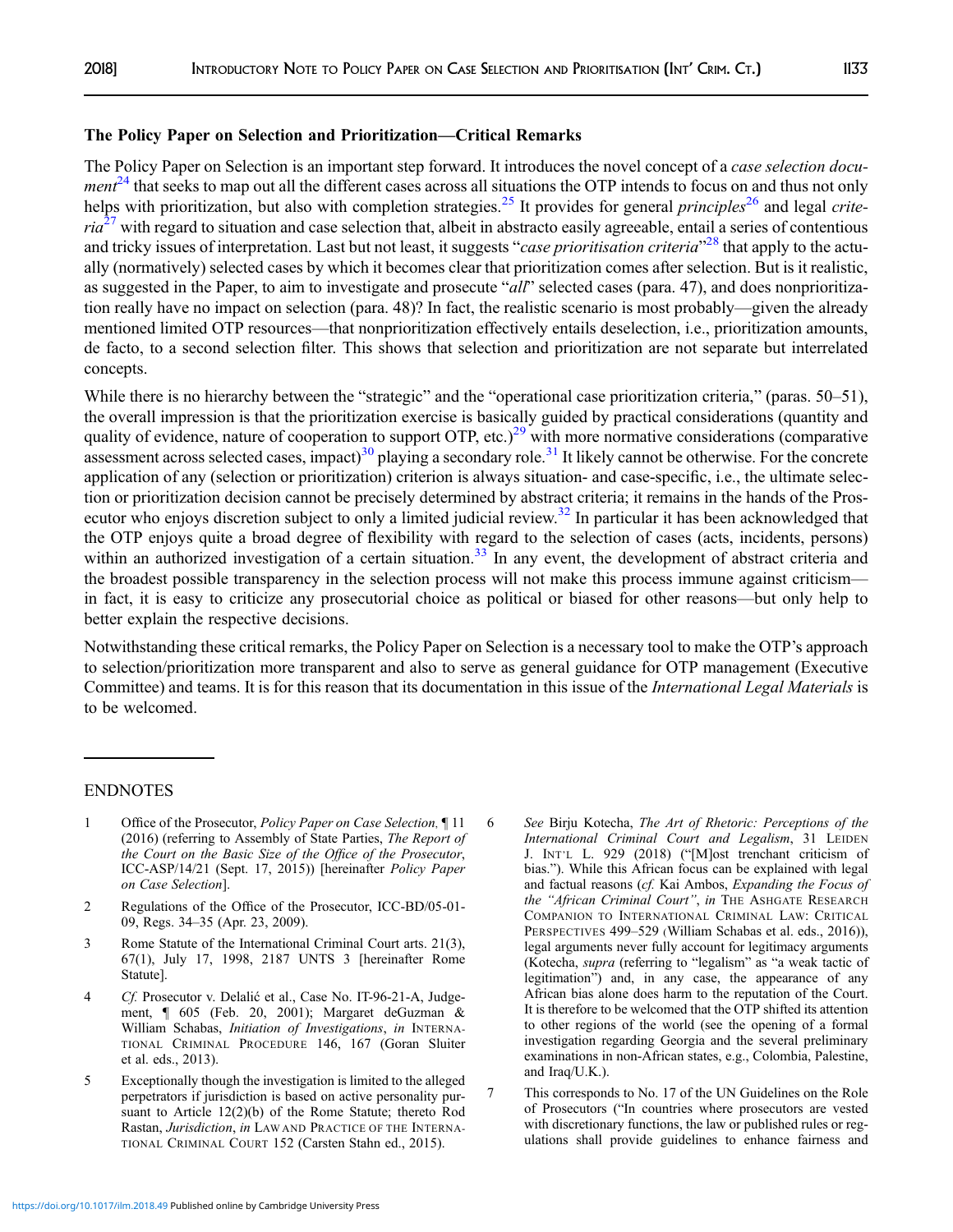consistency of approach in taking decisions in the prosecution process, including institution or waiver of prosecution.").

- 8 However, one must not confuse the OTP's policy choice to limit prosecutions to certain high-caliber cases with the admissibility threshold as a legal barrier to bring certain cases, in particular with the gravity threshold of Article 17(1)(d) of the Rome Statute.
- 9 ICC-OTP, Paper on Some Policy Issues Before the Office of the Prosecutor 7 (2003).
- 10 ICC-OTP, Strategic Plan 2016-2018, ¶ 3 (Nov. 16, 2015) (referring, inter alia, to the lack of cooperation and coordination), ¶ 4 (the first four goals referring to the "performance of the Office's mandate"; the second four referring to the "conditions to fulfil the Office's mandate"; and the last referring to better coordination in investigation and prosecution).
- 11 *Id.* ¶ 36.
- 12 Assembly of State Parties, Report of the Court on the Basic Size of the Office of the Prosecutor, ICC-ASP/14/21, ¶ 5 (Sept. 17, 2015).
- 13 ICC-OTP, Paper on Some Policy Issues, supra note 9, at 5.
- 14 The case against Ruto, Kosgey, and Sang on the one hand, and the case against Muthaura, Kenyatta, and Hussein Ali on the other.
- 15 ICC-OTP, Strategic Plan 2012-2015, ¶¶ 4, 23 (Oct. 11, 2013); see also ICC-OTP, Strategic Plan 2016-2018, supra note 10, ¶ 34.
- 16 ICC-OTP, Strategic Plan 2012-2015, supra note 15, ¶ 22; also ICC-OTP, Strategic Plan 2016-2018, supra note 10, at ¶ 35.
- 17 ICC-OTP, Strategic Plan 2012-2015, supra note 15, ¶ 22.
- 18 Id. ¶¶ 3, 4, 18, 23; see also ICC-OTP, Strategic Plan 2016- 2018, supra note 10, ¶ 34.
- 19 ICC-OTP, Strategic Plan 2016-2018, supra note 10,  $\P$ [1, 13] (arguing that the improved results, especially in terms of confirmations of charges, demonstrate that the shift in strategy was appropriate and successful).
- 20 ICC-OTP, Policy Paper on Case Selection, supra note 1,  $\P$  4 (referring to the "same principles and criteria").
- 21 ICC-OTP, Paper on Some Policy Issues, supra note 9,  $\P$  58– 63; also ICC-OTP, Strategic Plan 2016-2018, supra note 10,

¶ 37 ("In prioritising investigations, the Office will continue to pay particular attention to prosecuting specific forms of crime. In line with the Sexual and Gender Based Crimes Policy, the Office has committed to focusing in particular on the investigation and prosecution of SGBC.").

- 22 Cf. ICC-OTP, Policy Paper on Case Selection, supra note 1, ¶ 46 ("[P]ay particular attention to crimes that have been traditionally under-prosecuted.").
- 23 Id.  $\mathbb{I}$  11–12 (referring to the "overall basic size and capacity constraints" and the limited "resources available").
- 24 *Id.* 10.
- 25 These are to be the subject of a separate policy paper. *Id.*  $\llbracket$  12 n.16.
- 26 *Id.*  $\llbracket$  16 (independence, impartiality, and objectivity).
- 27 *Id.* 124 (jurisdiction, admissibility and the interests of justice as well as, more specifically with regard to cases, the gravity of the crimes, the degree of responsibility of the alleged perpetrators, and the potential charges).
- 28 *Id.*  $\P$  47.
- 29 *Id.* 151.
- 30 Id. ¶ 50.
- 31 But see Rod Rastan, Case Selection and Prioritisation at the International Criminal Court, in MORTEN BERGSMO, CRITERIA FOR PRIORITIZING AND SELECTING CORE INTERNATIONAL CRIMES CASES (3d ed. forthcoming), stressing the more normative strategic prioritization criteria (focusing on ¶ 50(b), which facilitates nonprioritization if a member of a certain group, e.g., the Lord's Resistance Army (LRA), has already been investigated).
- 32 Only pursuant to legal regulation, especially Article 53 (3) of the Rome Statute.
- 33 Cf. Situation in Georgia, Case No. ICC-01/15-4-Corr2, Corrected Version of "Request for authorisation of an Investigation Pursuant to Article 15," 16 October 2015, ICC-01/15-4- Corr, ¶ 51 (Nov. 17, 2015) (holding that "the Prosecution should be permitted to expand or modify its investigation with respect to these or other alleged acts, incidents, groups or persons and/or adopt different legal qualifications, so long as the cases brought forward for prosecution are sufficiently linked to the authorised situation").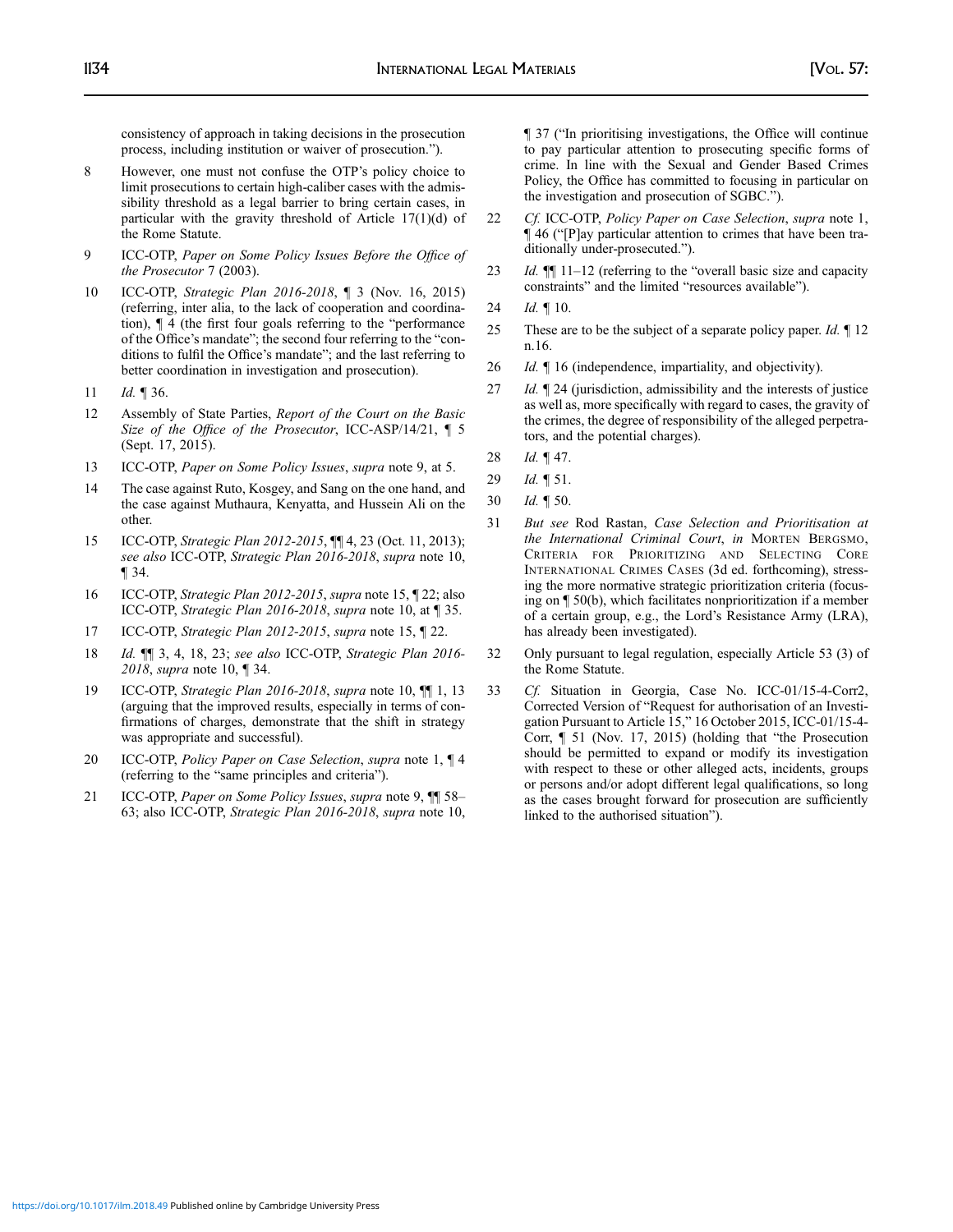# OFFICE OF THE PROSECUTOR: POLICY PAPER ON CASE SELECTION AND PRIORITISATION (INT'L CRIM. CT.)\* [September 15, 2016]



Le Bureau du Procureur The Office of the Prosecutor

# OFFICE OF THE PROSECUTOR

# POLICY PAPER ON CASE SELECTION AND PRIORITISATION

15 September 2016

This text was reproduced and reformatted from the text available at the International Criminal Court website (visited October 20, 2018), [https://www.icc-cpi.int/itemsDocuments/20160915\\_OTP-Policy\\_Case-Selection\\_Eng.pdf](https://www.icc-cpi.int/itemsDocuments/20160915_OTP-Policy_Case-Selection_Eng.pdf).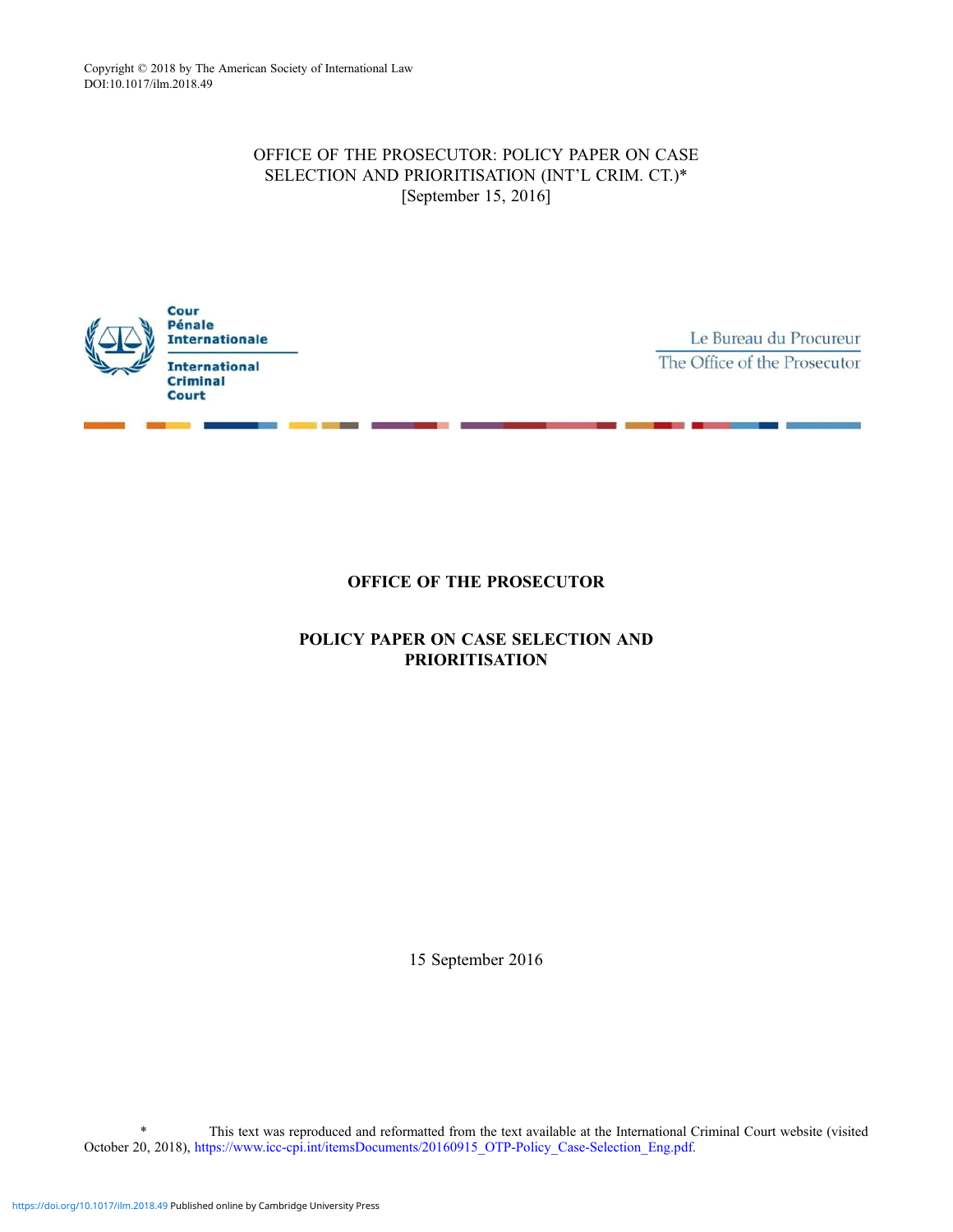# TABLE OF CONTENTS

| 1.               |    |  |  |
|------------------|----|--|--|
| $\overline{2}$ . |    |  |  |
| 3.               |    |  |  |
|                  | a) |  |  |
|                  | b) |  |  |
|                  | c) |  |  |
| 4.               |    |  |  |
|                  | a) |  |  |
|                  | b) |  |  |
|                  | c) |  |  |
| 5.               |    |  |  |
|                  | a) |  |  |
|                  | b) |  |  |
|                  | c) |  |  |
| 6.               |    |  |  |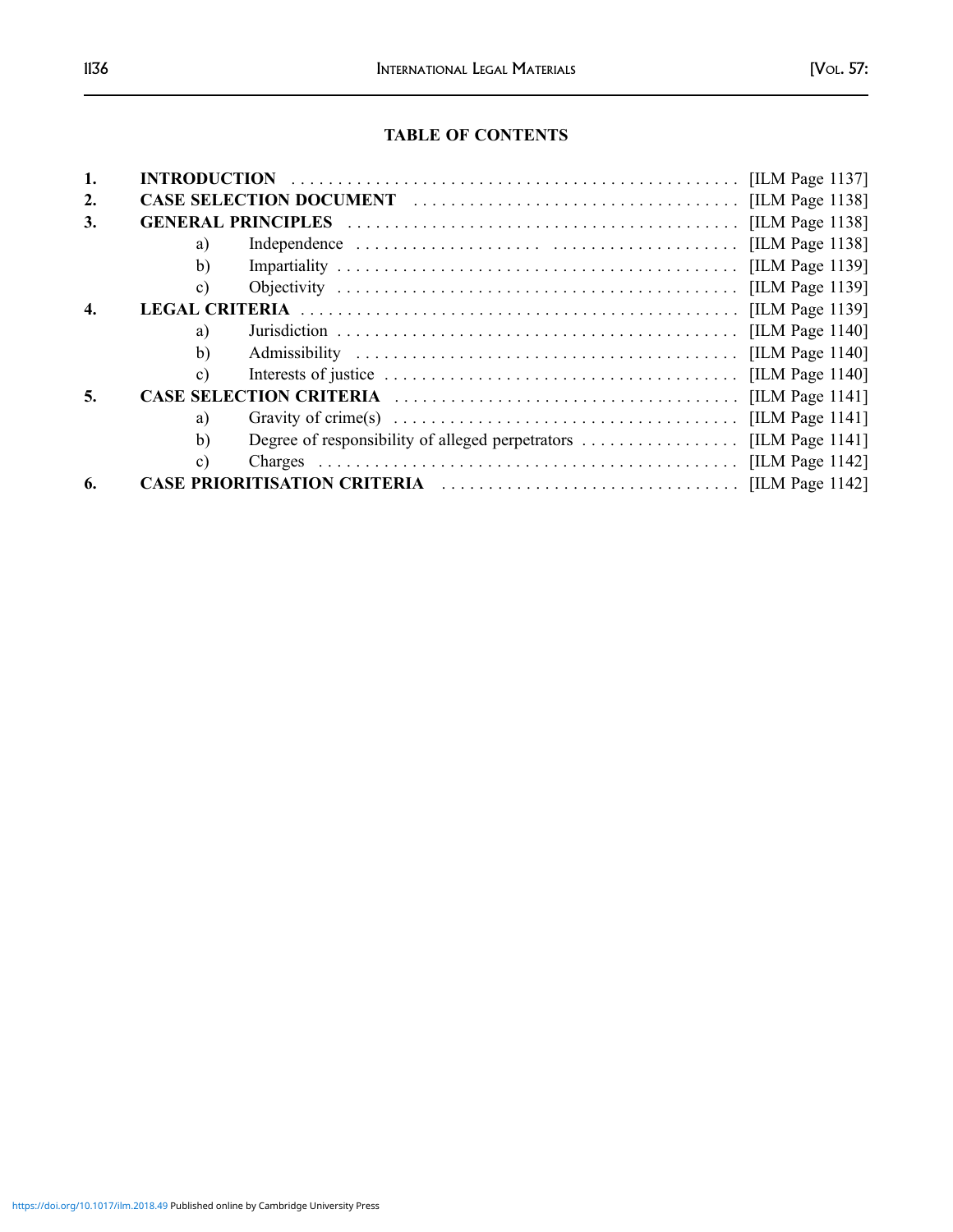## 1. INTRODUCTION

1. This policy paper sets out the considerations which guide the exercise of prosecutorial discretion in the selection and prioritisation of cases for investigation and prosecution. It describes the policy and practice of the Office of the Prosecutor ("Office") in relation to the process of choosing the incidents, persons and conduct to be investigated and prosecuted within a given situation and of prioritising cases both within a situation and across different situations. The paper is based on, inter alia, the Rome Statute ("Statute"), the Rules of Procedure and Evidence, the Regulations of the Court, the Regulations of the Office, the prosecutorial strategy and other policy documents of the Office, as well as the experience of the Office over its first decade of activities. It also draws from the jurisprudence of the International Criminal Court ("Court"), and international and national practice in this field.<sup>[1](#page-13-0)</sup>

2. This is an internal document of the Office and as such, it does not give rise to legal rights, and is subject to revision based on experience and in light of evolving jurisprudence and/or any relevant amendments to the legal texts of the Court.

3. The paper is made public in accordance with the practice of the Office to ensure clarity and transparency in the manner in which it applies the requisite legal criteria and exercises its prosecutorial discretion in accordance with its mandate under the Statute.

4. The jurisprudence of the Court distinguishes between "situations", which are generally defined in terms of temporal, territorial and in some cases personal parameters, and "cases", which comprise specific incidents within a given "situation" during which one or more crimes within the jurisdiction of the Court may have been committed, $2$ and whose scope are defined by the suspect under investigation and the conduct that gives rise to criminal liability under the Statute.<sup>[3](#page-13-0)</sup> While the Office's Policy Paper on Preliminary Examinations<sup>[4](#page-13-0)</sup> addresses the process for the opening of investigations into situations as a whole, this paper addresses how cases are selected and prioritised. Given their close correlation, the present policy paper draws from many of the same principles and criteria that are applied at the preliminary examination stage.

5. In the discharge of its mandate, the Office exercises its discretion in determining which cases should be selected and prioritised for investigation and prosecution.<sup>[5](#page-13-0)</sup> The purpose of this paper is to ensure that the exercise of such discretion in all instances is guided by sound, fair and transparent principles and criteria. It is not the responsibility or role of the Office to investigate and prosecute each and every alleged criminal act within a given situation or every person allegedly responsible for such crimes. This would be both practically unfeasible and run counter to the notion of complementary action at the international and national level, as highlighted in the preamble<sup>[6](#page-13-0)</sup> and article 1 of the Statute.

6. Gravity is the predominant case selection criteria adopted by the Office and is embedded also into considerations of both the degree of responsibility of alleged perpetrators and charging.

7. In relation to cases not selected for investigation or prosecution, it should be recalled that the goal of the Statute to combat impunity and prevent the recurrence of violence, as expressed in its preamble, is to be achieved by combining the activities of the Court and national jurisdictions within a complementary system of criminal justice.<sup>[7](#page-13-0)</sup> As such, the Office will continue to encourage genuine national proceedings by relevant States with juris-diction.<sup>[8](#page-13-0)</sup> In particular, it will seek to cooperate with States who are investigating and prosecuting individuals who have committed or have facilitated the commission of Rome Statute crimes.<sup>[9](#page-13-0)</sup> The Office will also seek to cooperate and provide assistance to States, upon request, with respect to conduct which constitutes a serious crime under national law, such as the illegal exploitation of natural resources, arms trafficking, human trafficking, terrorism, financial crimes, land grabbing or the destruction of the environment.<sup>[10](#page-13-0)</sup> Finally, the Office recalls that it fully endorses the role that can be played by truth seeking mechanisms, reparations programs, institutional reform and traditional justice mechanisms as part of a broader comprehensive strategy.<sup>[11](#page-13-0)</sup>

8. The overall aim of the Office is be to represent as much as possible the true extent of the criminality which has occurred within a given situation, in an effort to ensure, jointly with the relevant national jurisdictions, that the most serious crimes committed in each situation do not go unpunished.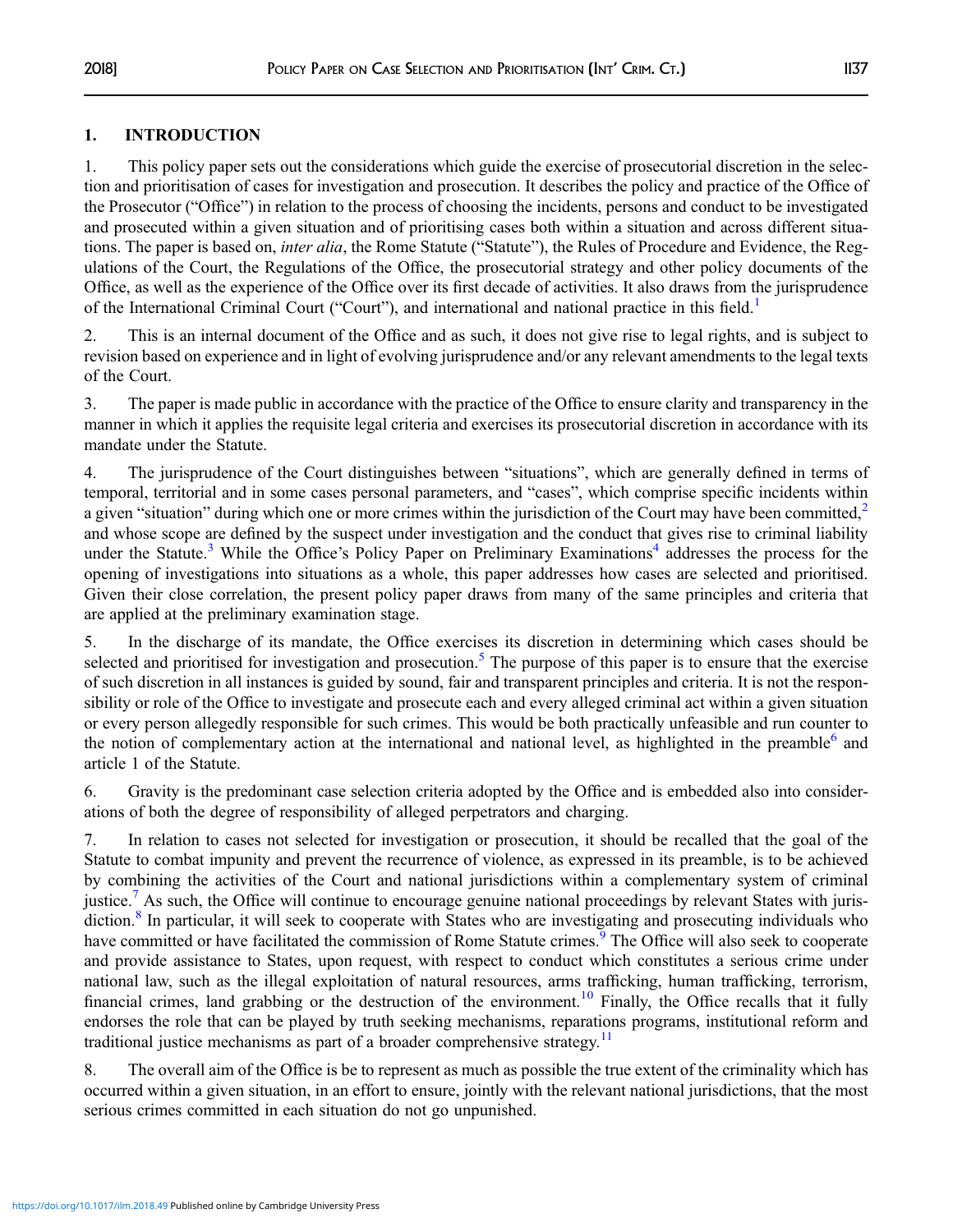9. As noted in the Office's Policy Paper on Victims' Participation, the Office promotes direct interaction with victims and victims' associations at all stages of its activities and on an ongoing basis from the preliminary exam-ination, investigation, pre-trial, trial to reparation stages.<sup>[12](#page-13-0)</sup>

# 2. CASE SELECTION DOCUMENT

10. The Office will develop a Case Selection Document which identifies in broad terms the potential cases across all situations. As each new situation is opened for investigation, the Office will include the potential cases arising from that situation into the Case Selection Document. Initially, the Case Selection Document will be based on the conclusions from the preliminary examination stage, including the potential cases identified therein.<sup>[13](#page-13-0)</sup> As investigations within each situation proceed, and bearing in mind the Office's strategy to conduct in-depth and open-ended investigations, the Office will gradually develop one or more provisional case hypotheses that meet the criteria set out in this policy paper. The Case Selection Document is a dynamic document that will be reviewed and updated accordingly.<sup>14</sup>

11. The Office will select cases for investigation and prosecution among the provisional case hypotheses identified in the Case Selection Document. Considering that there will normally be numerous cases that meet these criteria within any one situation or across several different situations, the Case Selection Document will also be used to prioritise cases both within a given situation and across situations to manage the overall workload of the Office in the light of its overall basic size and capacity constraints.<sup>[15](#page-13-0)</sup>

12. Given that the resources available to the Office limit the number of cases it can investigate and prosecute at any one time, the Case Selection Document will also inform decisions on the appropriate number of cases to be pursued within any given situation, whether to proceed with further cases, or whether to end its involvement in a situation.<sup>[16](#page-13-0)</sup>

13. Case selection and prioritisation will require regular updating on the basis of the information and evidence obtained during the course of investigations, any ongoing criminality, as well as the evolution of operational conditions that could impact the Office's ability to conduct successful investigations and prosecutions. As part of this process, not only could a selection or prioritisation decision need to be revisited over time, the case hypothesis itself may need to be adjusted to take into account the evidence that has been collected.<sup>[17](#page-13-0)</sup> As such, case selection and prioritisation, as well as the preparation of the overall Case Selection Document, should be considered a dynamic process that seeks to continually refine the focus of the Office's investigations until such time as an article 58 application is made.

14. At least once a year, the Office will review the Case Selection Document with a view to revisiting its decisions regarding selection and prioritisation and adjusting the Case Selection Document in accordance with the level of information and evidence available and current operational conditions, as necessary.

15. The Case Selection Document, due to its very nature, will remain confidential. However, once a person has been arrested or appeared voluntarily before the Court, the Office will include as part of its public information activities its rationale for bringing forward the case for prosecution in the light of this policy paper.

# 3. GENERAL PRINCIPLES

16. The Office shall conduct its case selection and prioritisation on the basis of the overarching principles of independence, impartiality and objectivity.

### a) Independence

17. Article 42 of the Statute provides that the Office of the Prosecutor shall act independently of instructions from any external source.<sup>[18](#page-13-0)</sup> Independence goes beyond not seeking or acting on instructions: it means that decisions shall not be influenced or altered by the presumed or known wishes of any external actor.

18. Where information is provided to the Office by a State Party in accordance with article 14(2), by the United Nations Security Council ("UNSC"), or from individual communications under article 15, the Office is not bound or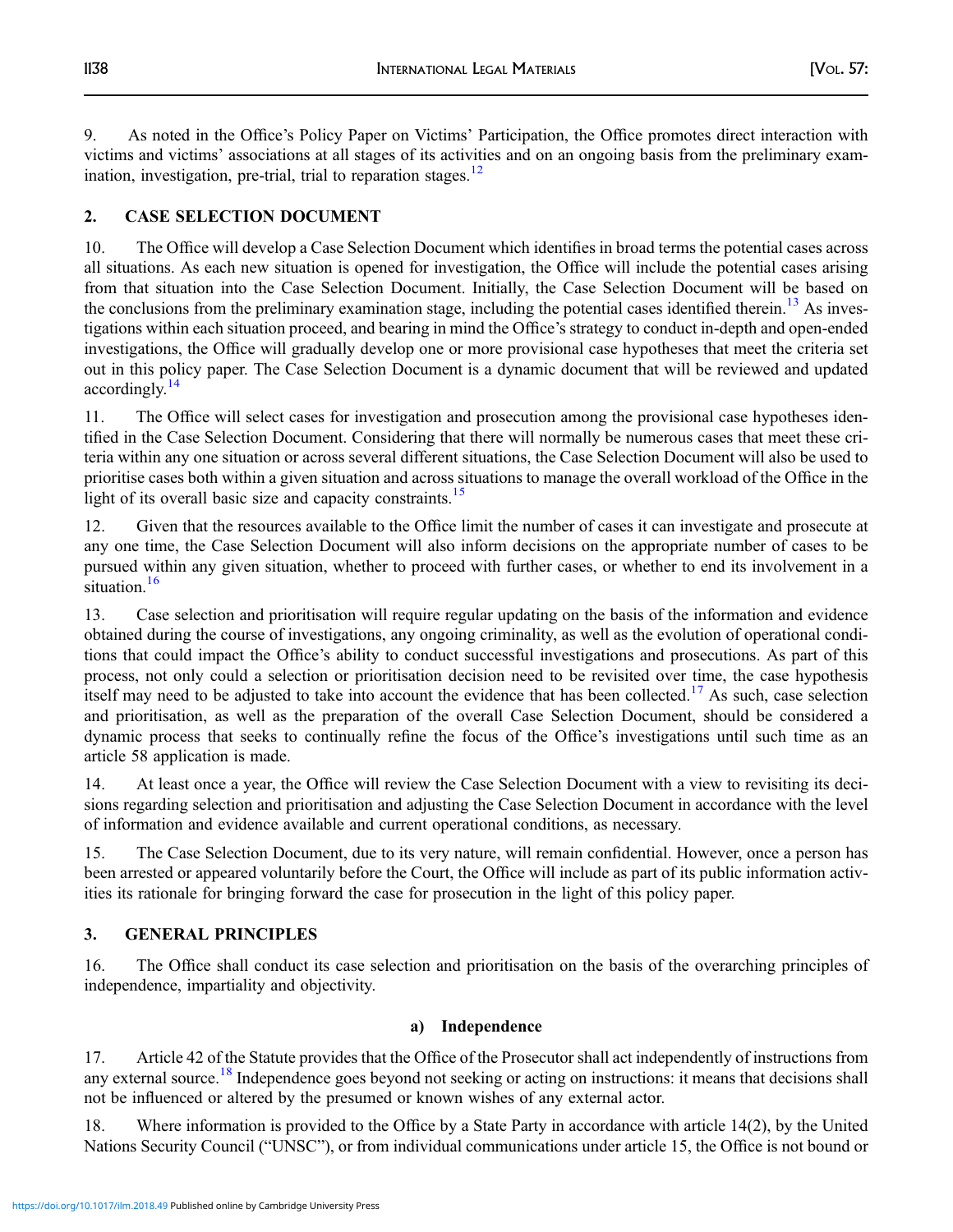constrained by the information contained therein for the purpose of determining whether specific incidents or persons should be investigated or prosecuted.<sup>[19](#page-13-0)</sup>

#### b) Impartiality

19. The principle of impartiality, which flows from articles 21(3) and 42(7) of the Statute,  $2^{\circ}$  means that the Office will apply consistent methods and criteria irrespective of the States or parties involved or the person(s) or group(s) concerned. No adverse distinction may be made on grounds prohibited under the Statute. In particular, the Office shall apply its methods and criteria equally to all persons without any distinction based on official capacity pursuant to article 27(1) or other grounds referred to in article 21(3).

20. The Office will examine allegations against all groups or parties within a particular situation to assess whether persons belonging to those groups or parties bear criminal responsibility under the Statute. However, impartiality does not mean "equivalence of blame" within a situation. It means that the Office will apply the same processes, methods, criteria and thresholds for members of all groups to determine whether the crimes allegedly committed by them warrant investigation and prosecution. This may in fact lead to different outcomes for different groups. Cases against specific persons will only be brought if they meet the case selection and prioritisation criteria identified in this policy paper. Accordingly, the Office will not seek to create the appearance of parity within a situation between rival parties by selecting cases that would not otherwise meet the criteria set out herein.

### c) Objectivity

21. Case selection is an information and evidence-driven process. This means that the Office will select and pursue cases only if the information and evidence available or accessible to the Prosecution, including upon investigation, can reasonably justify the selection of a case.

22. As part of the case selection process, the Office will balance the strength of a case theory against its weaknesses. Pursuant to its duty under article 54(1)(a) of the Statute to "investigate incriminating and exonerating circumstances equally" in order to "establish the truth" and regulations 34(1) and 35(4) of the Regulations of the Office, any provisional case hypothesis will include both incriminating and potentially exonerating circumstances. The case hypothesis will be reviewed on a continuous basis taking into consideration the evidence collected. Both incriminating and exonerating evidence will be fairly and objectively evaluated and the case hypothesis may be adjusted or rejected on the basis of further investigations.

23. The Office will follow a standard analytical methodology, including methods for ongoing source evaluation and using consistent rules of measurement and attribution in its crime pattern analysis. At various stages in the process of investigating and prosecuting a case (particularly before applying for an arrest warrant or a summons to appear and before submitting a Document Containing the Charges), the Office will conduct a comprehensive evidence review involving Office staff external to the team to whom an investigation or prosecution is assigned, to scrutinise the sufficiency of the evidence for the relevant stage of the proceedings and to assess whether the Office can conduct an effective and successful investigation leading to a prosecution with a reasonable prospect of conviction.

# 4. LEGAL CRITERIA

24. The Office shall ensure that cases selected for investigation and prosecution fall within the jurisdiction of the Court; that they would be admissible in terms of complementarity and gravity; and, as a matter of policy, that they would not be contrary to the interests of justice. However, the selection of cases for investigation within an existing situation should not be confused with decisions to initiate an investigation into a situation as a whole within the meaning of article 53(1) and rule 48.

25. The factors that the Office considers in relation to these legal criteria are set out in the Office's Policy Paper on Preliminary Examinations.<sup>[21](#page-13-0)</sup> The Office will apply these factors *mutatis mutandis* at the case selection stage. Nonetheless, by its nature, case selection requires the application of a more focused test than the one conducted at the situation stage. For each case selected for investigation and prosecution, jurisdiction, admissibility and the interests of justice will be considered in relation to identified incidents, persons and conduct.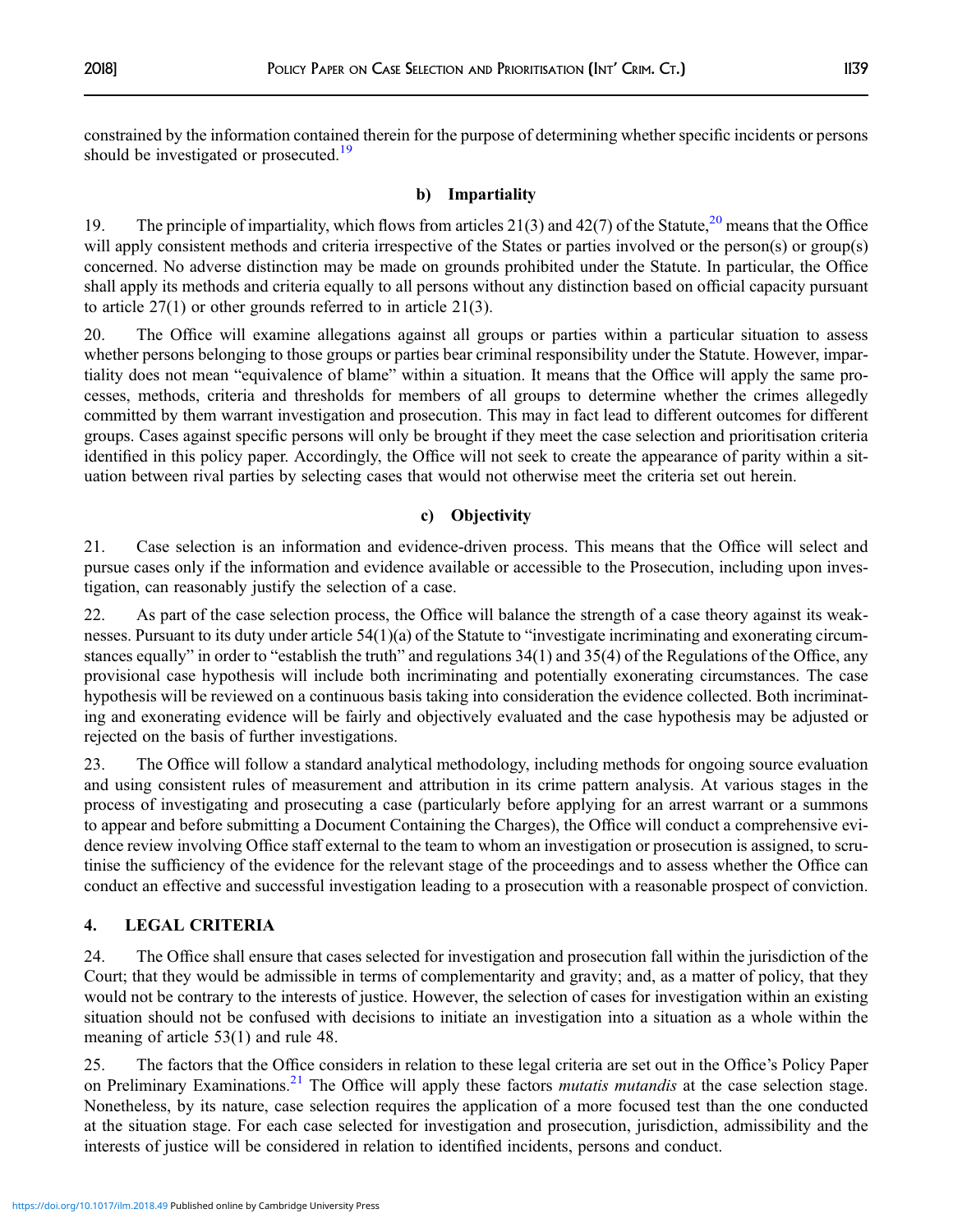### a) Jurisdiction

26. In accordance with article 58(1)(a) of the Statute, the Office must determine whether there are reasonable grounds to believe that the person concerned has committed a crime within the jurisdiction of the Court. At the same time, pursuant to article 19, a case must fall within the scope of, or be sufficiently linked to, a situation that has been referred by a State Party or the Security Council or which has otherwise been authorised by the Pre-Trial Chamber. Crimes committed after the date of a referral or an authorisation decision will continue to fall within the jurisdiction of the Court if they are sufficiently linked to the particular situation.<sup>[22](#page-13-0)</sup>

27. In accordance with article 12(2) of the Statute, the exercise of the Court's jurisdiction over individuals may be based on the principles of territory or nationality. Where the Office proceeds on the basis of territorial jurisdiction, it can investigate all alleged crimes occurring in a particular territory or State, irrespective of whether the individual concerned is a national of a State Party or a non-State Party. Where jurisdiction is based solely on nationality, the Office can investigate crimes allegedly committed by nationals of a State Party or of a State which has accepted the exercise of jurisdiction by the Court under article 12(3), even if that conduct has occurred on the territory of a State not party to the Statute. In the latter case, the Office will consider investigating such a person if he or she falls within the scope of the Prosecution's strategy for case selection and prioritisation as set out in this paper. In this regard, the Office will not consider as a bar to the exercise of criminal jurisdiction the fact that a dual national falls within the personal jurisdiction of the Court under one nationality, but not the other.

28. The referral of a situation by the UNSC under Chapter VII of the UN Charter concerning any UN Member State will enable the Court to exercise jurisdiction in relation to a situation irrespective of the territorial or nationality limitations set out in article 12, although it cannot exceed the temporal or subject-matter parameters of the Court's jurisdiction as contained in articles 5 and 11. The entire legal framework of the Statute is applicable to situations referred by the UNSC, including its complementarity and cooperation regimes.<sup>[23](#page-13-0)</sup>

### b) Admissibility

29. As set out in article 17(1) of the Statute, admissibility requires an assessment of complementarity (subparagraphs (a)-(c)) and gravity (subparagraph (d)) in relation to a specific case.

30. In relation to complementarity, the Office will determine whether any State is exercising its jurisdiction in relation to the same person for substantially the same conduct as that alleged before the Court,  $^{24}$  $^{24}$  $^{24}$  and if so, whether the national proceedings concerned are vitiated by an unwillingness or inability to investigate or prosecute genuinely.<sup>[25](#page-13-0)</sup>An assessment must be made in the light of the proceedings as they exist at the national level at the time,<sup>[26](#page-13-0)</sup> and is potentially subject to revision based on any change of facts.<sup>[27](#page-14-0)</sup>

31. If the national authorities are conducting, or have conducted, investigations<sup>[28](#page-14-0)</sup> or prosecutions against the same person for substantially the same conduct, and such investigations or prosecutions have not been vitiated by an unwillingness or inability to genuinely carry them out, the case will not be selected for further investigation and prosecution. Instead, the Office may consult with the authorities in question to share the information or evidence it has collected, pursuant to article 93(10) of the Statute, or it may focus on other perpetrators that form part of the same or a different case theory, in line with a burden-sharing approach.<sup>[29](#page-14-0)</sup>

32. In relation to gravity as a criterion for admissibility under article  $17(1)(d)$ , the Appeals Chamber has dis-missed the setting of an overly restrictive legal bar that would hamper the deterrent role of the Court.<sup>[30](#page-14-0)</sup> The factors that guide the Office's assessment of gravity include both quantitative and qualitative considerations, relating to the scale, nature, manner of commission and impact of the crimes. $31$ 

#### c) Interests of Justice

33. Considerations relating to the interests of justice will continue to be assessed on a case by case basis by the Office as a matter of best practice in the exercise of prosecutorial discretion over case selection. As set out in the Office's Policy Paper on the Interests of Justice,  $32$  inter alia, the interests of victims include the victims' interest in seeing justice done, but also other essential interests such as their protection, which the Court as a whole is obliged to ensure pursuant to article 68(1) of the Statute.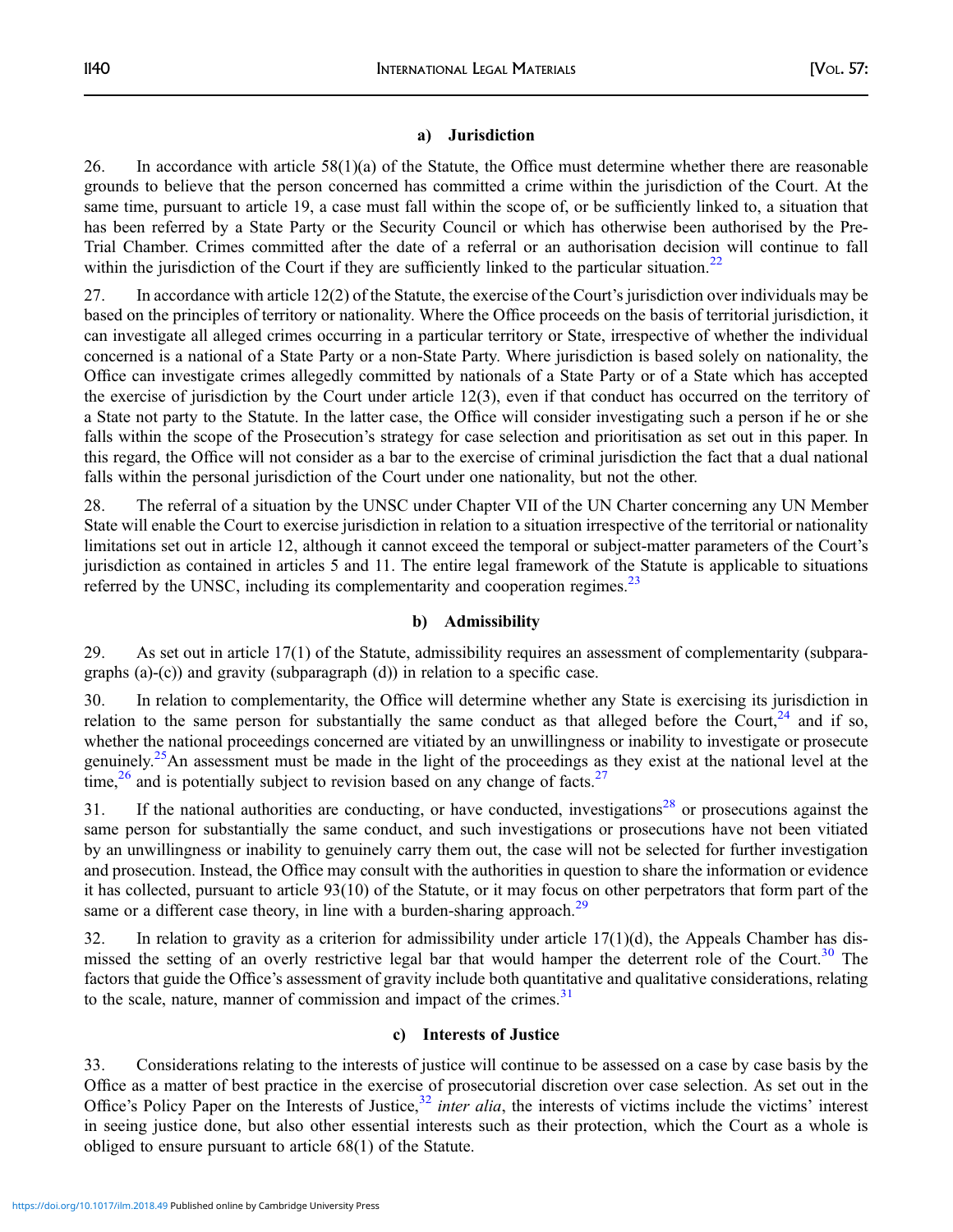## 5. CASE SELECTION CRITERIA

34. The Office will select cases for investigation and prosecution in light of the gravity of the crimes, the degree of responsibility of the alleged perpetrators and the potential charges. The weight given to each criterion will depend on the facts and circumstances of each case and each situation, and the stage of development of the case hypothesis and investigation.<sup>[33](#page-14-0)</sup> The Case Selection Document will be reviewed as investigations proceed, by applying the same case selection criteria.[34](#page-14-0)

## a) Gravity of crime(s)

35. Gravity of crime(s) as a case selection criterion refers to the Office's strategic objective to focus its investi-gations and prosecutions, in principle, on the most serious crimes within a given situation<sup>[35](#page-14-0)</sup> that are of concern to the international community as a whole. $36$ 

36. Gravity of crime(s) as a case selection criterion is assessed similarly to gravity as a factor for admissibility under article  $17(1)(d)$ . However, given that many cases might potentially be admissible under article 17, the Office may apply a stricter test when assessing gravity for the purposes of case selection than that which is legally required for the admissibility test under article  $17<sup>37</sup>$  $17<sup>37</sup>$  $17<sup>37</sup>$ 

37. The Office's assessment of gravity includes both quantitative and qualitative considerations. As stipulated in regulation 29(2) of the Regulations of the Office, the factors that guide the Office's assessment include the scale, nature, manner of commission, and impact of the crimes.<sup>[38](#page-14-0)</sup>

38. The scale of the crimes may be assessed in light of, *inter alia*, the number of direct and indirect victims, the extent of the damage caused by the crimes, in particular the bodily or psychological harm caused to the victims and their families, and their geographical or temporal spread (high intensity of the crimes over a brief period or low intensity of crimes over an extended period).

39. The nature of the crimes refers to the specific factual elements of each offence such as killings, rapes, other sexual or gender-based crimes,<sup>[39](#page-14-0)</sup> crimes committed against or affecting children, persecution, or the imposition of conditions of life on a group calculated to bring about its destruction.

40. The manner of commission of the crimes may be assessed in light of, *inter alia*, the means employed to execute the crime, the extent to which the crimes were systematic or resulted from a plan or organised policy or otherwise resulted from the abuse of power or official capacity, the existence of elements of particular cruelty, including the vulnerability of the victims, any motives involving discrimination held by the direct perpetrators of the crimes, the use of rape and other sexual or gender-based violence or crimes committed by means of, or resulting in, the destruction of the environment or of protected objects.<sup>[40](#page-14-0)</sup>

41. The impact of the crimes may be assessed in light of, *inter alia*, the increased vulnerability of victims, the terror subsequently instilled, or the social, economic and environmental damage inflicted on the affected communities. In this context, the Office will give particular consideration to prosecuting Rome Statute crimes that are committed by means of, or that result in, *inter alia*, the destruction of the environment, the illegal exploitation of natural resources or the illegal dispossession of land.

# b) Degree of responsibility of alleged perpetrators

42. Regulation 34(1) of the Regulations of the Office and the Prosecution's Strategic Plan<sup>[41](#page-14-0)</sup> direct the Office to conduct its investigations towards ensuring that charges are brought against those persons who appear to be the most responsible for the identified crimes. In order to perform an objective and open-ended investigation, the Office will first focus on the crime base in order to identify the organisations (including their structures) and individuals allegedly responsible for the commission of the crimes. That may entail the need to consider the investigation and prosecution of a limited number of mid- and high-level perpetrators in order to ultimately build the evidentiary foundations for case(s) against those most responsible. The Office may also decide to prosecute lower levelperpetrators where their conduct has been particularly grave or notorious.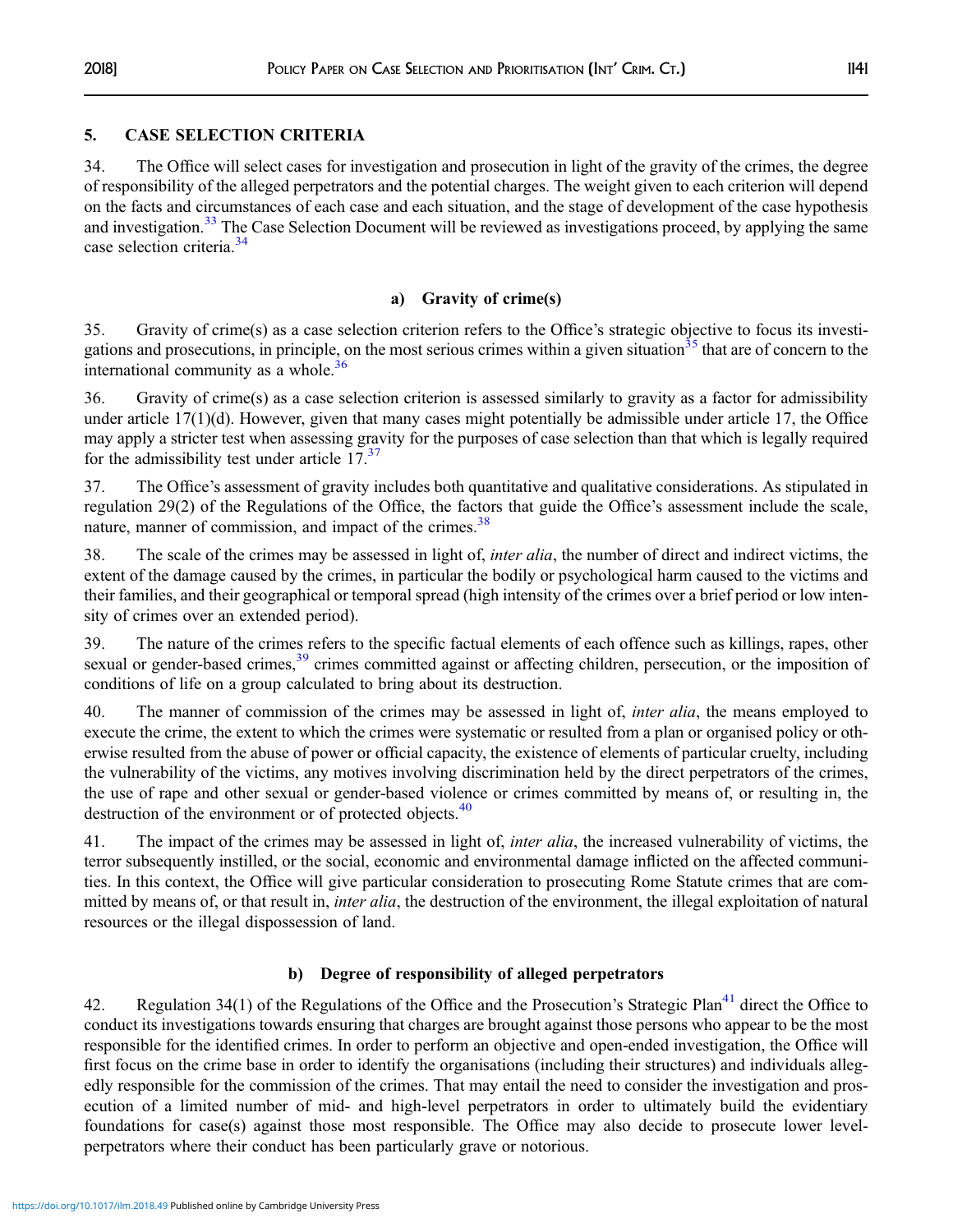43. The notion of the most responsible does not necessarily equate with the *de jure* hierarchical status of an individual within a structure, but will be assessed on a case-by-case basis depending on the evidence. As the investigation progresses, the extent of responsibility of any identified alleged perpetrator(s) will be assessed on the basis of, inter alia, the nature of the unlawful behaviour; the degree of their participation and intent; the existence of any motive involving discrimination; and any abuse of power or official capacity.<sup>[42](#page-14-0)</sup>

44. The degree of responsibility of alleged perpetrator(s) will also be taken into consideration when defining the charges. The Office will explore and present the most appropriate range of modes of liability to legally qualify the criminal conduct alleged. For this purpose, the Office will also consider the deterrent and expressive effects that each mode of liability may entail. For example, the Office considers that the responsibility of commanders and other superiors under article 28 of the Statute is a key form of liability, as it offers a critical tool to ensure the principle of respon-sible command and thereby end impunity for crimes and contribute towards their prevention.<sup>[43](#page-14-0)</sup>

### c) Charges

45. The Office will aim to represent as much as possible the true extent of the criminality which has occurred within a given situation, in an effort to ensure, jointly with the relevant national jurisdictions, that the most serious crimes committed in each situation do not go unpunished. Consistent with regulation 34(2) of the Regulations of the Office of the Prosecutor, the charges chosen will constitute, whenever possible, a representative sample of the main types of victimisation and of the communities which have been affected by the crimes in that situation.

46. The Office will pay particular attention to crimes that have been traditionally under-prosecuted, such as crimes against or affecting children as well as rape and other sexual and gender-based crimes. It will also pay particular attention to attacks against cultural, religious, historical and other protected objects as well as against human-itarian and peacekeeping personnel.<sup>[44](#page-14-0)</sup> In so doing, the Office will aim to highlight the gravity of these crimes, thereby helping to end impunity for, and contributing to the prevention of, such crimes.

# 6. CASE PRIORITISATION CRITERIA

47. The Office aims to investigate and prosecute all cases that are selected pursuant to the case selection criteria set out above.<sup>45</sup>

48. Prioritisation governs the process by which cases that meet the selection criteria are rolled-out over time. A case that is temporarily not prioritised is not thereby deselected: it remains part of the Case Selection Document and the Office will endeavour to investigate and prosecute such cases as circumstances permit, based on the criteria below.

49. Case prioritisation flows from the requirement under article 54(1)(b) that the Office take appropriate measures to ensure the effective investigation and prosecution of crimes. It takes into account the practical realities faced by the Office in its work, including the number of cases the Office can investigate and prosecute during a given period with the resources available to it. Accordingly, based on information and evidence, as well as the operational environment at any given time, the Office will need to prioritise among the selected cases within a situation and across the various situations.

50. For the prioritisation of cases, the Office will take into consideration the following strategic case prioritisation criteria:

- (a) a comparative assessment across the selected cases, based on the same factors that guide the case selection;
- (b) whether a person, or members of the same group, have already been subject to investigation or prosecution either by the Office or by a State for another serious crime;
- (c) the impact of investigations and prosecutions on the victims of the crimes and affected communities:  $46$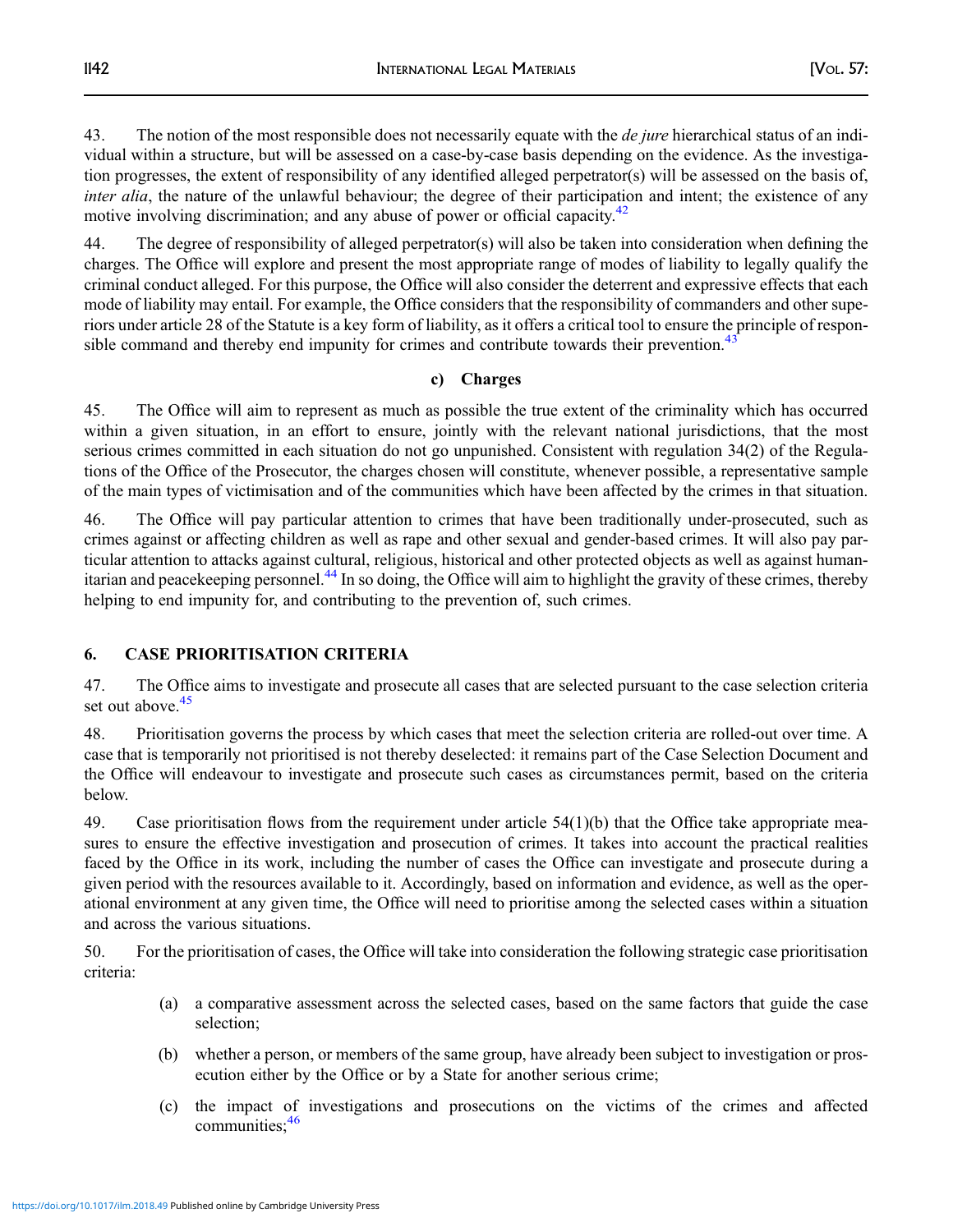- (d) the impact of investigations and prosecutions on ongoing criminality and/or their contribution to the prevention of crimes; and
- (e) the impact and the ability of the Office to pursue cases involving opposing parties to a conflict in parallel or on a sequential basis.<sup>[47](#page-14-0)</sup>

51. The Office will also take into consideration the following operational case prioritisation criteria, to ensure that the Office focuses on cases in which it appears that it can conduct an effective and successful investigation leading to a prosecution with a reasonable prospect of conviction.<sup>[48](#page-14-0)</sup> Although these considerations will typically arise in all of the Office's activities and routinely require the adoption of measures to mitigate and manage their effect, the criteria below will be used to assess operational viability in a relative manner across selected cases:

- (a) the quantity and quality of the incriminating and exonerating evidence already in the possession of the Office, as well as the availability of additional evidence and any risks to its degradation;
- (b) international cooperation and judicial assistance to support the Office's activities;
- (c) the Office's capacity to effectively conduct the necessary investigations within a reasonable period of time, including the security situation in the area where the Office is planning to operate or where persons cooperating with the Office reside, and the Court's ability to protect persons from risks that might arise from their interaction with the Office; and
- (d) the potential to secure the appearance of suspects before the Court, either by arrest and surrender or pursuant to a summons.

52. The above strategic and operational case prioritisation criteria stand in no hierarchical order to each other. The specific weight to be given to each individual criterion will depend on the circumstances of each case.

53. As the investigations proceed, the Office shall continuously re-evaluate, based on the same criteria, whether it can continue to conduct the necessary investigations leading to a prosecution with a reasonable prospect of conviction. If it appears to the Office at any given point in time that it cannot do so, the Office may decide to deprioritise and postpone the investigation of that case until conditions have improved. It may also reconsider such a decision if the circumstances have changed favourably, including the extent to which the Office has been able to overcome any operational obstacle(s) to conducting an effective investigation.

54. Where witness interference or evidence tampering has caused the degradation of the collected evidence or has impacted on the conditions of evidence-gathering or further investigations or on the trial proceedings, the Office will consider whether to commence prosecutions pursuant to article 70 of the Statute for offences against the administration of justice. This will be particularly so when witness interference or evidence tampering has affected investigations which are advanced to such an extent that the Office considers to be trial ready. Mindful of its mandate and the need to focus its efforts on the prosecution of core crimes, the Office will resort to article 70 prosecutions bearing in mind the factors set out in rule 162(2) and it will in any event cooperate with national authorities, as appropriate.

55. If, at any stage in the proceedings, the Office considers that the evidence available, including both incriminating and exonerating evidence, does not support an element of the charges pleaded or supports a different charge, or that any charge pleaded otherwise cannot be pursued, the Office will seek to amend or withdraw the relevant charge(s) pursuant to articles 61(4) and (9) of the Statute, or in appropriate circumstances, submit the matter to the Trial Chamber pursuant to regulation 55 of the Regulations of the Court.<sup>[49](#page-14-0)</sup>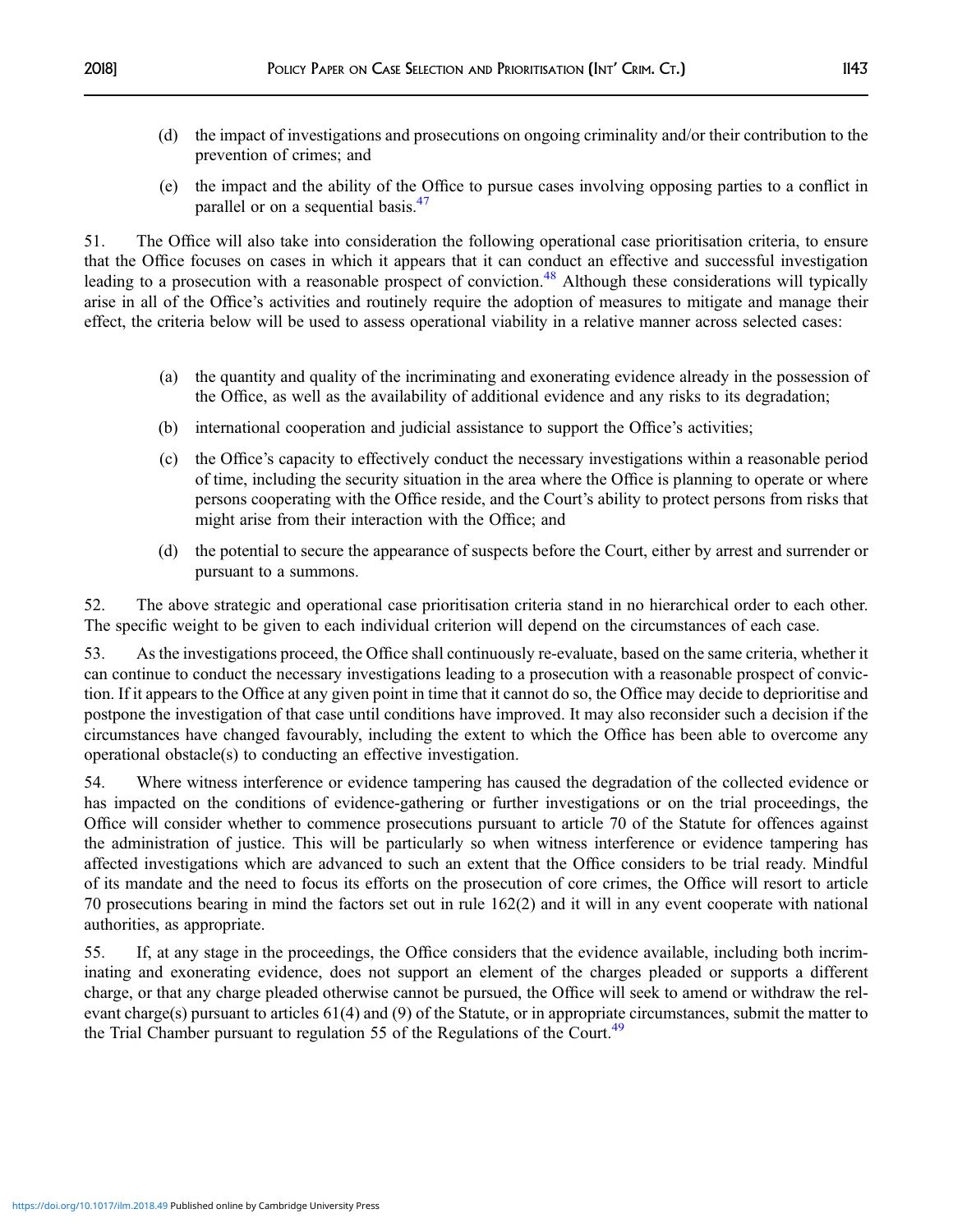#### <span id="page-13-0"></span>ENDNOTES

1 See ICC-ASP/14/Res.4, para. 35.

- 2 Situation in the Democratic Republic of the Congo, "Decision on the applications for participation in the proceedings of VPRS 1, VPRS 2, VPRS 3, VPRS 4, VPRS 5 and VPRS 6", ICC-01/04-101-tEN-Corr, 17 January 2006, para. 65. See also The Prosecutor v. Thomas Lubanga Dyilo, "Decision concerning Pre-Trial Chamber's Decision of 10 February 2006 and the Incorporation of Documents into the Record of the Case against Mr Thomas Lubanga Dyilo", ICC-01/04- 01/06-8-Corr (Annex I), 24 February 2006, para. 21.
- 3 The Appeals Chamber has held that "the 'conduct' that defines the 'case' is both that of the suspect [ . . . ] and that described in the incidents under investigation which is imputed to the suspect. 'Incident' is understood as referring to a historical event, defined in time and place, in the course of which crimes within the jurisdiction of the Court were allegedly committed by one or more direct perpetrators": The Prosecutor v. Saif al-Islam Gaddafi and Abdullah al-Senussi, Judgment on the appeal of Libya against the decision of Pre-Trial Chamber I of 31 May 2013 entitled 'Decision on the admissibility of the case against Saif Al - Islam Gaddafi", ICC-01/11-01/11-547-Red OA4, 21 May 2014, paras. 1, 62.
- 4 Policy Paper on Preliminary Examinations, ICC-OTP, November 2013.
- 5 The Prosecutor's discretion is reflected, inter alia, in articles 14(1), 42(1) and 58(1) of the Statute.
- 6 Preamble, paras. 4 and 10, Statute; see also Paper on some policy issues before the Office of the Prosecutor, ICC-OTP, September 2003.
- 7 In particular, the preamble of the Statute affirms that "the most serious crimes of concern to the international community as a whole must not go unpunished and that their effective prosecution must be ensured by taking measures at the national level and by enhancing international cooperation"; expresses a determination "to put an end to impunity for the perpetrators of these crimes and thus to contribute to the prevention of such crimes"; recalls "the duty of every State to exercise its criminal jurisdiction over those responsible for international crimes"; and emphasises that the ICC "shall be complementary to national criminal jurisdictions".
- 8 Paper on some policy issues before the Office of the Prosecutor, ICC-OTP September 2003.
- 9 Strategic Plan, 2016-2018, ICC-OTP, 16 November 2015, paras. 92-98.
- 10 See article 93(10) of the Statute.
- 11 Policy Paper on the Interests of Justice, ICC-OTP 2007, p. 7.
- 12 Information can be sent to: ICC Office of the Prosecutor, Communications, Post Office Box 19519, 2500 CM The Hague, The Netherlands; by email to otp.informationdesk@icc-cpi. int, or by fax to +31 70 515 8555. Policy Paper on Victims' Participation, ICC-OTP, April 2010, p. 1.
- 13 Policy Paper on Preliminary Examinations, ICC-OTP, November 2013, para. 43.
- 14 See regulations 33 and 34 of the Regulations of the Office of the Prosecutor. See also Strategic Plan, 2016-2018, ICC-OTP, 16 November 2015, para.34: the open-ended aspect of the investigations means that the Office first identifies alleged

crimes (or incidents) to be investigated within a wide range of incidents. Following this meticulous process, alleged perpetrators are identified based on the evidence collected. This approach implies the need to consider multiple alternative case hypotheses and to consistently and objectively test case theories against the evidence – incriminating and exonerating – and to support decision-making in relation to investigations and prosecutions.

- 15 The report of the Court on the Basic Size of the Office of the Prosecutor, ICC-ASP/14/21, 17 September 2015.
- 16 The criteria to be applied and the procedures to be followed for ending the Office's involvement in a given situation will be the subject of a separate policy paper.
- 17 See regulation 35(4) of the Regulations of the Office of the Prosecutor. See also paras. 51, 53 below.
- 18 See also Code of Conduct for the Office of the Prosecutor, 5 September 2013 (OTP2013/024322), Chapter 2, Section 2.
- 19 Thus, for example, while article 14(2) of the Statute invites a referring State Party to specify as far as possible all relevant circumstances and provide available supporting documentation, article 14(1) emphasises that it is for the Prosecutor to determine whether one or more specific persons should be charged with the commission of crimes.
- 20 See also Code of Conduct for the Office of the Prosecutor, 5 September 2013 (OTP2013/024322), Chapter 2, Section 6.
- 21 Policy Paper on Preliminary Examinations, ICC-OTP, November 2013, paras. 34-71.
- 22 The Prosecutor v. Callixte Mbarushimana, "Decision on the 'Defence Challenge to the Jurisdiction of the Court'", ICC-01/04-01/10-451, 26 October 2011, paras. 21, 27; Situation in the Republic of Cote d'Ivoire, "Corrigendum to 'Decision Pursuant to Article 15 of the Rome Statute on the Authorisation of an Investigation into the Situation in the Republic of Côte d'Ivoire'", ICC-02/11-14-Corr, 15 November 2011, paras. 178-179; Situation in Georgia, "Decision on the Prosecutor's request for authorization of an investigation" ICC-01/ 15-12, 27 January 2016, para. 64.
- 23 The Prosecutor v. Saif al-Islam Gaddafi and Abdullah al-Senussi, "Decision on the postponement of the execution of the request for surrender of Saif Al-Islam Gaddafi pursuant to article 95 of the Rome Statute" ICC-01/11-01/11-163, 1 June 2012, paras. 28-30.
- 24 The Prosecutor v. William Samoei Ruto, Henry Kiprono Kosgey and Joshua Arap Sang, "Judgment on the appeal of the Republic of Kenya against the decision of Pre-Trial Chamber II of 30 May 2011 entitled 'Decision on the Application by the Government of Kenya Challenging the Admissibility of the Case Pursuant to Article 19(2)(b) of the Statute'", ICC-01/09-01/11-307 OA, 30 August 2011, para. 1.
- 25 The Prosecutor v. Germain Katanga and Mathieu Ngudjolo Chui, "Judgment on the Appeal of Mr. Germain Katanga against the Oral Decision of Trial Chamber II of 12 June 2009 on the Admissibility of the Case", ICC-01/04-01/07- 1497 OA8, 25 September 2009, para. 78.
- 26 The Prosecutor v. Francis Kirimi Muthaura, Uhuru Muigai Kenyatta and Mohammed Hussein Ali, "Decision on the Application by the Government of Kenya Challenging